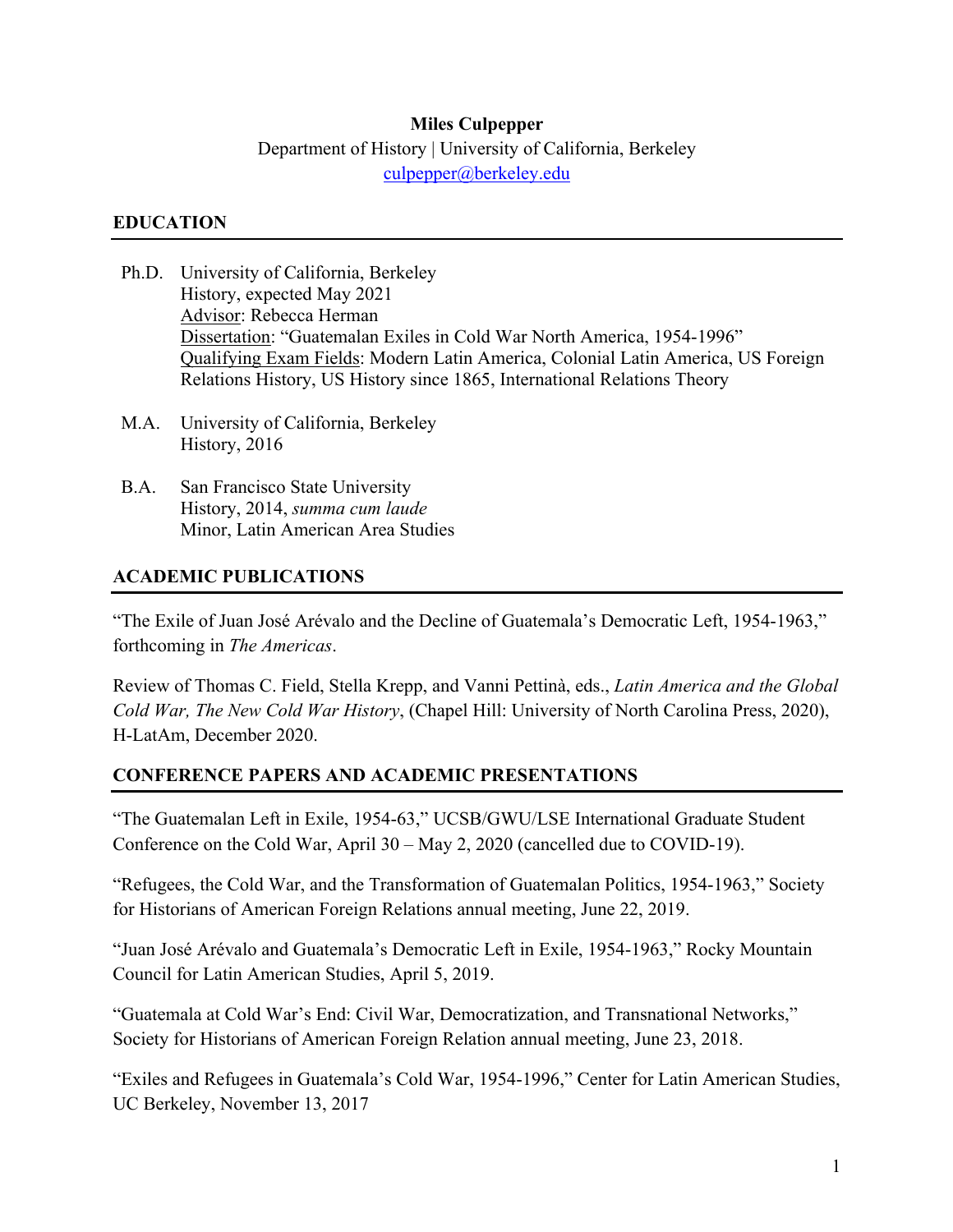"Tyrant or Savior? Christians Contest US-Guatemalan Relations During the Ríos Montt Dictatorship, 1982-1983," Pacific Coast Branch of the American Historical Association annual meeting, August, 7, 2015

"State Violence as Christian Democracy: The Reagan Coalition in Ríos Montt's Guatemala, 1982-1983," San Francisco State University History Students Association Annual Conference, April 2014.

## **GRANTS AND FELLOWSHIPS**

| 2020-21     | Doctoral Completion Fellowship, UC Berkeley                                                                                                  |
|-------------|----------------------------------------------------------------------------------------------------------------------------------------------|
| 2020        | History Department Summer Grant, UC Berkeley                                                                                                 |
| 2019        | Graduate Division Summer Research Grant, UC Berkeley                                                                                         |
| 2019        | George E. Pozzetta Dissertation Award, Immigration and Ethnic History<br>Society                                                             |
| 2019        | O'Donnell Grant, Scowcroft Institute for International Affairs, Texas A&M<br>University                                                      |
| 2018-19     | John L. Simpson Memorial Research Fellowship in International and<br>Comparative Studies, Institute for International Studies at UC Berkeley |
| 2018        | Samuel Flagg Bemis Dissertation grant, Society for Historians of American<br>Foreign Relations                                               |
| 2017        | Graduate Division summer research grant, UC Berkeley                                                                                         |
| 2017        | Tinker Grant, Center for Latin American Studies, UC Berkeley                                                                                 |
| 2016        | Foreign Language and Area Studies (FLAS) summer fellowship                                                                                   |
| 2014        | SFSU Research Competition Award—undergraduate humanities category                                                                            |
| $2011 - 14$ | Presidential Scholarship, San Francisco State University                                                                                     |

#### **TEACHING EXPERIENCE**

Adjunct Professor, Chabot College

History 8: US History since Reconstruction Spring 2020 History 33: Modern Latin America Summer 2020

Graduate Student Instructor, UC Berkeley